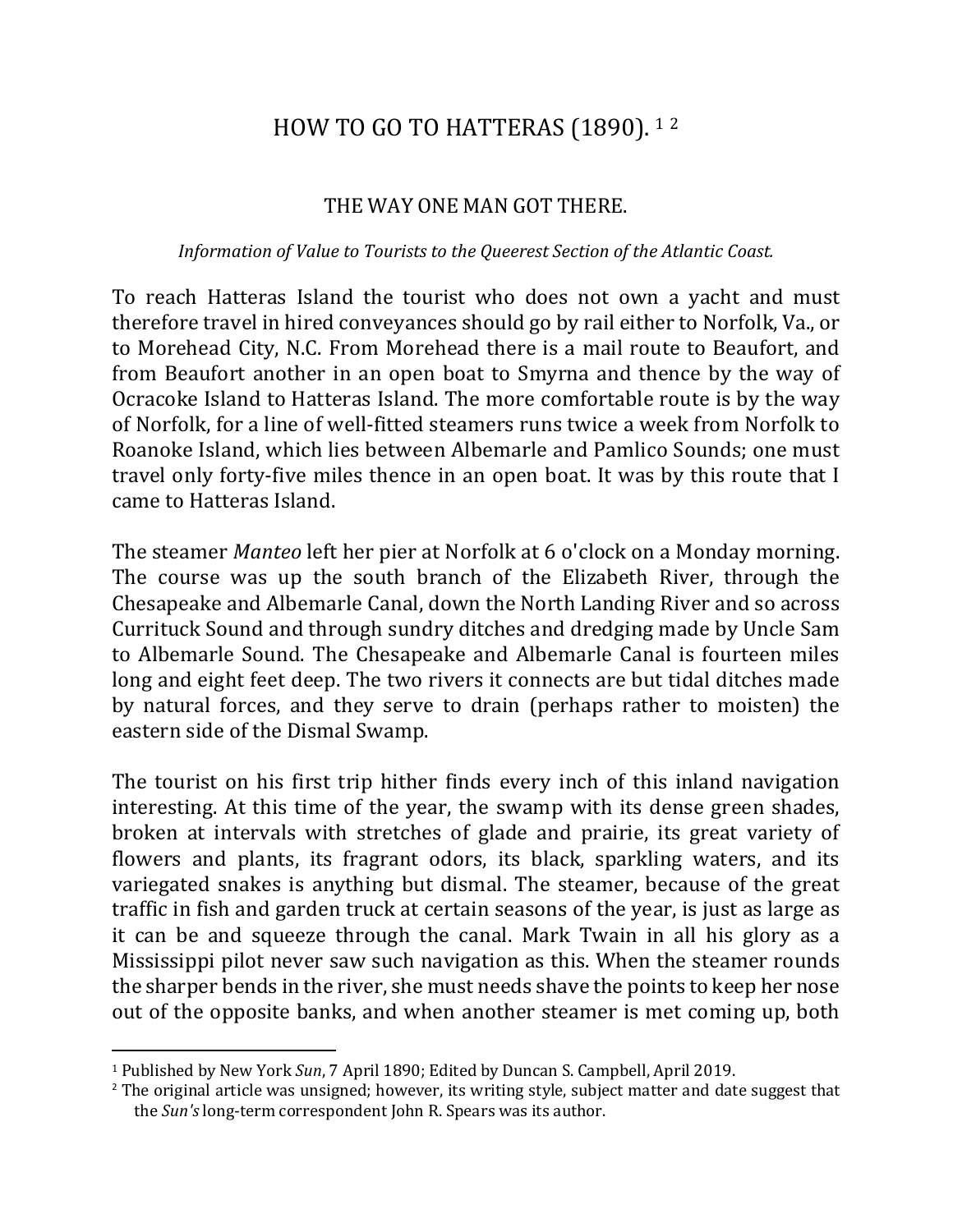must hug the banks till their bilges are on the mud, and the brush and boughs that overhang the banks are sweeping across the houses on deck, dropping, now and then, a few wood ticks, a lizard, or a serpent to enliven the occasion for the timid. The swamp steamers themselves, little black imps, with a severe cough, very appropriately manned by the most reckless, rollicking lot of negroes ever seen afloat, are interesting to look upon, while the rafts of pine logs, 1,800 to 2,000 feet long, which are met at frequent intervals, serve to set the stranger wondering where the woods lie that furnish such immense quantities of timber as must be taken through the canal every year.

Even were it a rainy day, the tourist would be entertained, for the Captain and his mate are storytellers of powers that would make the fame of less isolated men. Such yarns of snakes gathering in balls as large as an oil barrel; of the peach tree on the line between Virginia and Carolina, one side only of which bears fruit, and that according to whether the county adjoining goes wet or dry; of the logs that get adrift from the raft and float with one end awash and the other on the bottom, ready to punch a hole through the bottom of the steamer commanded by any skipper less cautious than the one who is telling the tale; of the bears that usually appear at certain points to beg for bacon as the *Manteo* goes by, but fail, somehow, to connect this time, and others, are enough to relieve the tedium, even when the steamer meets a raft or two, with a flat boat or two and a small schooner or two, in such a complication as prevents progress for twenty-four hours.

At intervals along the route there are high spots—islands in the swamp—and about all of them are under cultivation. Sawmills, stacks of lumber, railroad ties, and cordwood are to be seen, while the only really dismal thing from one side of the swamp to the other is the deserted old mill site called Roper City in the map.

Along in the afternoon we reached Currituck Sound, and the skipper pointed out the deserted duck blinds and certain spots where flocks of wildfowl ten miles long and a quarter of a mile wide were commonly seen feeding in the season.

"The ducks rise all over Currituck," said he in the country dialect. "I don't reckon *a* stranger would believe me if I was to tell how many are killed every year and *shipped North.*"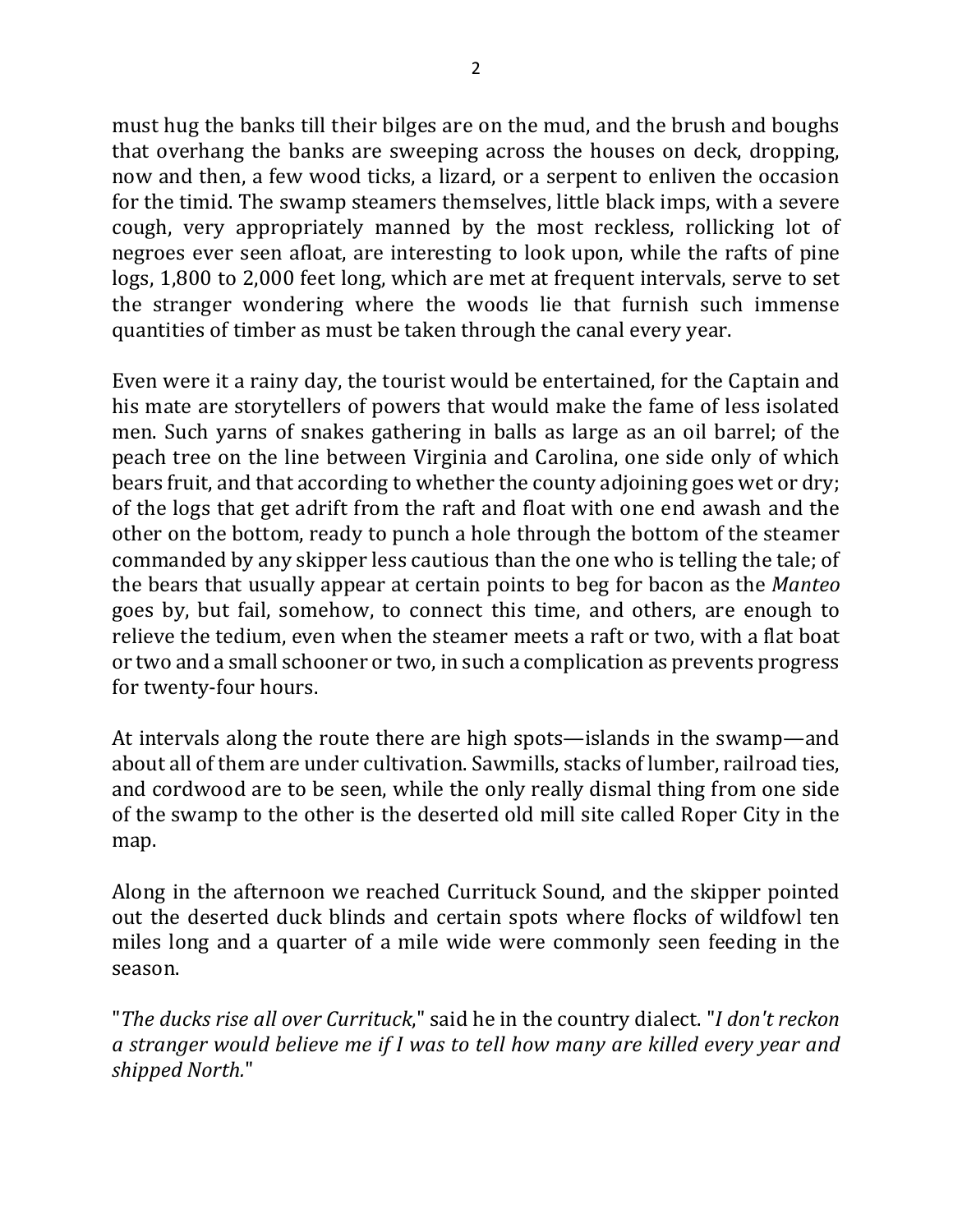The sail through the canal between Currituck and Albemarle Sounds is monotonous but not unpleasant, and the tourist who could not dream away the afternoon over a good cigar there ought to stay at home. It was a lazy, comfortable sail we had of it the whole day through, and at 9:30 we sighted the dim little lantern that hung above the pier at Roanoke Island, and the whistle on the *Manteo* let everyone within ten miles know she was coming.

On the pier I had the luck to meet Capt. Spence Daniels. Capt. Spence is a fisherman and market shooter, according to the season. I asked Capt. Spence when and how I could get to Hatteras Island. He reckoned I could go on the mail boat on Thursday from Manteo, and meantime, if I wanted to go to see after bluefish, I had only to go to his house and stay with him. I agreed to that, but I began to realize that no man in a hurry could hope to enjoy a trip to my destination, for this was on Monday night. Capt. Spence is one of the nabobs of Roanoke Island. He owns the island's only carriage and forty-two tamed wild geese used for decoys. I had one of the largest feather beds I ever saw to sleep on that night, but how I was routed out and went fishing next morning with Uncle Tom Fillett and Nigger Tom to assist the Captain, must be told at another time.

On Wednesday I went to Manteo to engage passage to Hatteras Island. Manteo is the Court House of Dare county. It is noted as being somewhere near the site of the first white colony that settled in what is now the United States, for its aged Scuppermong grape vines, and the Scuppermong wine that needs only a half lemon to the goblet to be a very pleasant drink, and for being the home of Capt. J. Clifford Bowser. Capt. Bowser has the contract for carrying the mail to Chicamicomico and Kinnakeet. He is a broad-shouldered, deep-chested, stronglimbed negro, black as night, with a new-moon mouth, keen eyes, and a most genial temper. Capt. Bowser owns and commands the clipper dugout *Pilot Shad*, a boat that was made by fashioning two great cypress logs into the shape of the halves of a boat and then placing the halves together and securing them so with proper beams. This sort of a boat is known here as a cunner, that being the pronunciation of canoe. The *Pilot Shad* is a mighty dugout, being twenty-seven feet long, seven feet wide, and three and one-half deep. She draws about eighteen inches of water, and will compare as a sea boat and in beauty and speed with the dugouts which travelers in the South tell about.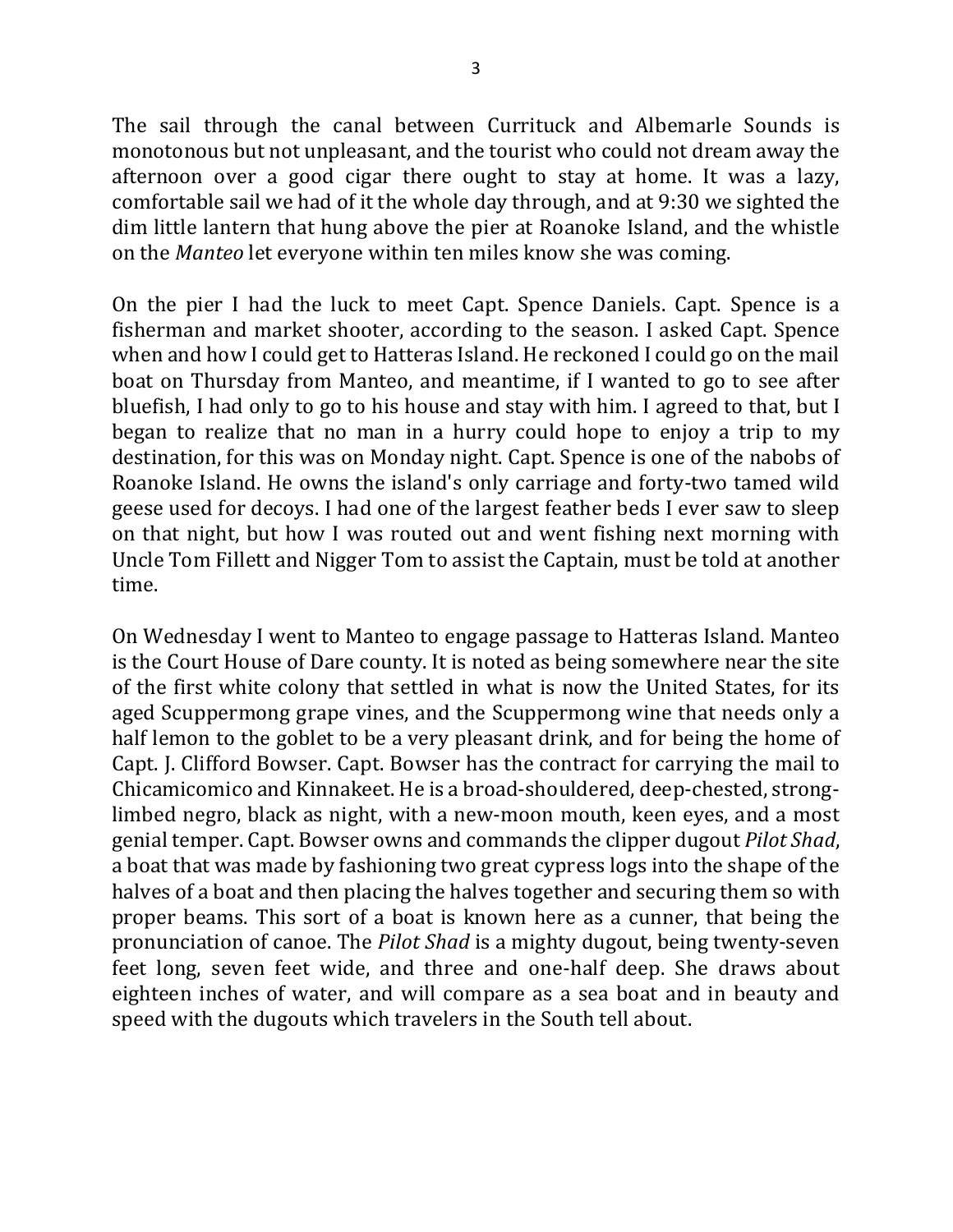Would Capt. Bowser carry a passenger with two grip packs and a bundle to Kinnakeet? He reckoned that he would. For how much? "Seventy-five cents, sah." It is a sail of forty-five miles.

The *Pilot Shad* cast off her lines at 6 o'clock on Thursday morning. She had on board fourteen 56-pound bags of ballast and a mail bag. Capt. Bowser carried a crew of one, a boy of 17 named Joe. Among the ship's stores was a big keg of water, a big tin pail full of bread, pork, and cheese, a bag of coffee, a coffee pot, and a small stove on which to boil the coffee.

"I'se made the trip in tree hours, but sometimes Ise out clus to two days. I certainly *has* to carry perwisions for a long voyage foh du wind sometimes dead ahead an' *none of hit, sah,"* said Capt Bowser.

On this trip, having a Sun correspondent on board, the wind was fair, and there was a plenty of it. We went driving down past Duck Island with the waves fairly whooping after us, and now and then overtaking us in a way that wet and disgusted Capt. Bowser.

## "*I don't min' a-turnin' the old cunner over, sah*," he said, "*but I des naterally hates*  to upset[?] to windud."

We reached Chicamicomico at 1:30, a run of 25 miles, in  $7\frac{1}{2}$  hours. After bringing the boat to anchor in two feet of water, Capt. Bowser drew a pair of long-legged rubber boots from under his seat in the cockpit and pulled them on. There were holes in the toes of both boots, and at intervals up the legs, but Capt. Bowser was particular to draw the long legs up as far as they would go. Then he took the mail bag and waded ashore. I pulled off my shoes and followed him barefooted. Joe looked at me with suppressed satisfaction until I started across the beach toward the Post Office, and had stepped on three sand burrs at once. Then he sat down suddenly on a thwart and snorted, while I sat down and clawed at the burrs. The boy undoubtedly laughs every time he thinks about my motions even yet.

After getting rid of the burrs I kept in the path which Capt. Bowser had followed, and so had little trouble with burrs, and soon reached the lone, weather-beaten shanty that is put down on the map as the village of Chicamicomico, because it is the Post Office for a scattered settlement that exists in the shade of a rapidly disappearing fringe of trees on the westerly side of the upper end of this island.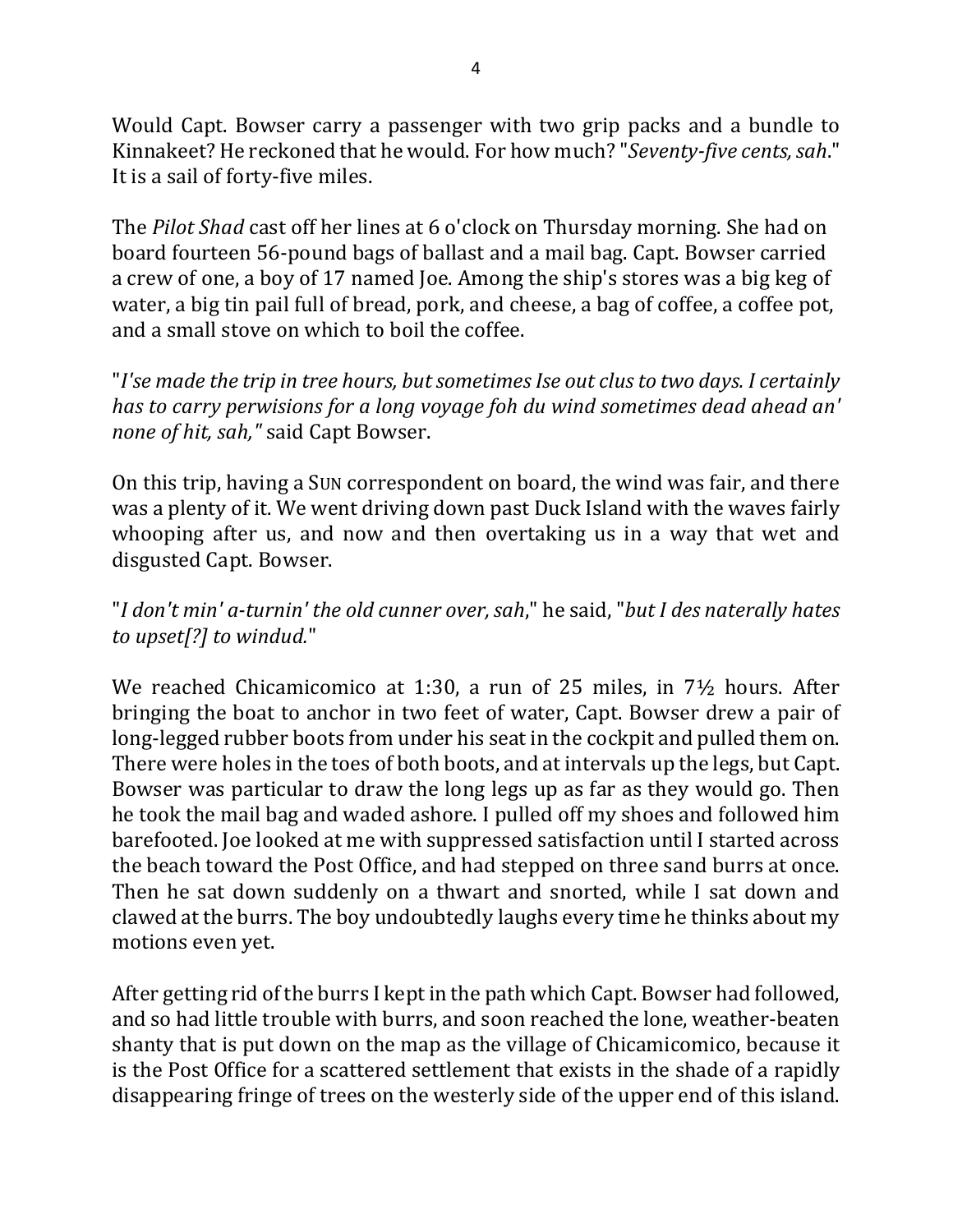When I reached the shanty Capt. Bowser had disappeared, and a man of say twenty-four years, with a thin, yellowish face, yellowish white hair, a yellowish white little moustache, and watery blue eyes, stood before the closed door. He wore brown overalls and an unbleached cotton shirt. He looked at me without moving a muscle for a moment, and then said imperatively: "*Howdy*?"

"*How are you sir?"* said I.

"*I'm well. Whar from?"*

"*New York*."

"*How fur?"*

"*New York City*."

"*I* heard that. How fur?" (This was in a voice that was not far from insolent.)

"*Oh. Cape Hatteras*."

"*What fur?"*

"*Just to see the people and the country.*"

"Hah! They look all right. Come in."

He opened the door and walked in. I followed. A young woman in a blue calico dress sat facing one corner knitting a fish net. She did not even turn her head when I entered. A baby of two years or so in a single garment toddled about the floor. The man brought the only whole chair in the room to me and said: "*Sit*." I sat down. A coffee pot sat on a stove in one corner. He poured out a cup of coffee and brought it to me.

"*Have some coffee*," he said. I took the coffee and drank it at a gulp. When he saw me do that, the smooth, hard skin about his mouth gathered into sharp-edged corrugations, which I supposed to be a smile of satisfaction, and in a voice that was not imperative he said: "*Fine breeze*."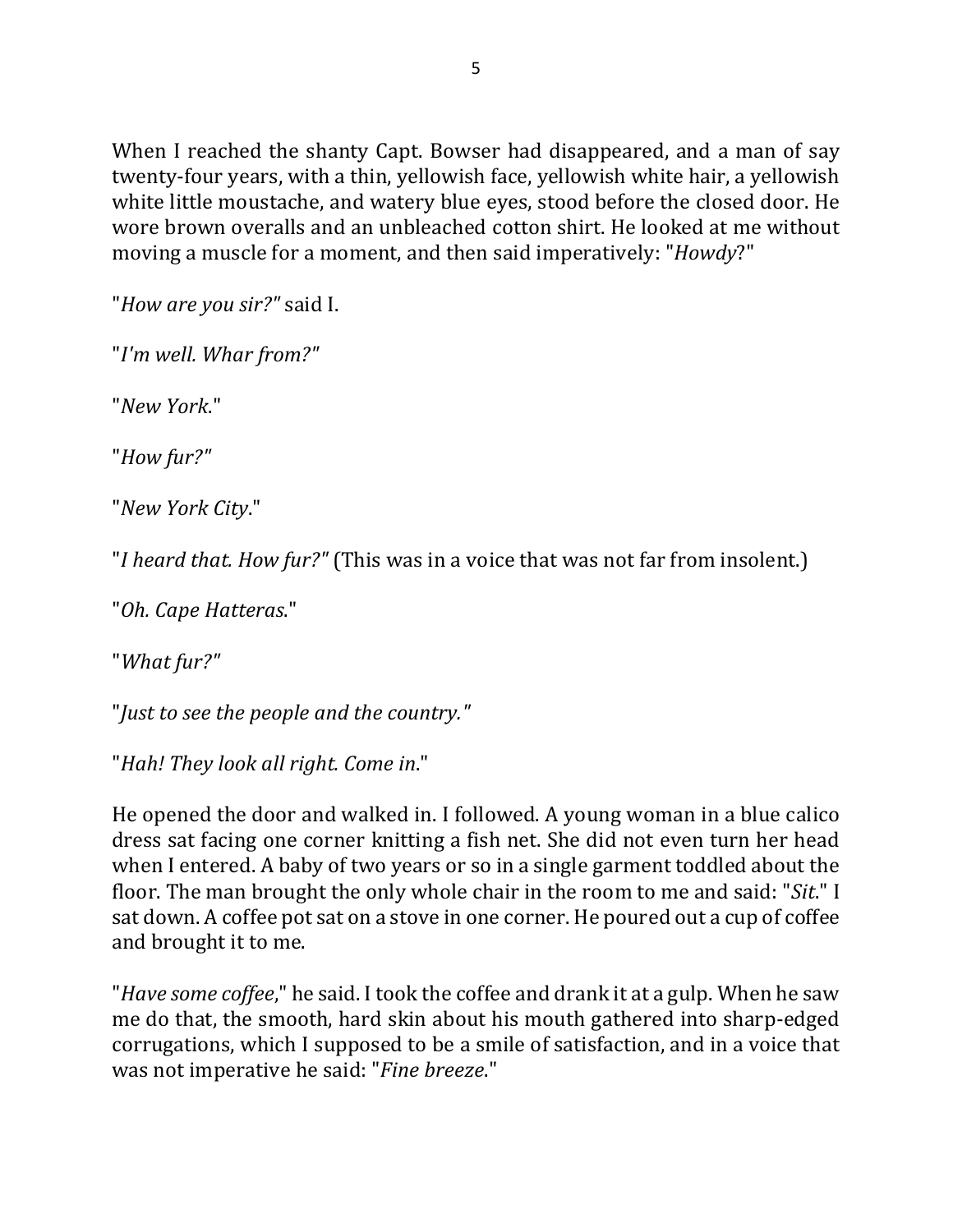I saw that I was getting acquainted, and, winking at the baby, drew out a penny and placed it in the little white hand. The corrugations grew deeper and sharper than before, the young woman was thumped on the back to draw her attention to the baby, and then the young man said to the child: "*What do you say to the gentleman?*"

I had doubted whether this man had any suavity in his make-up, but when he asked that question I saw that, in one respect at least, he was like all other fathers and mothers in the United States. He knew the question invariably asked of a bashful child that has received a present. We were quite sociable after that. The man had had no intention of being discourteous or rude in his speech or bearing; indeed, according to Capt. Bowser, he had been startled by the sudden appearance of a stranger, and was somewhat defiant in manner, only as one dog unexpectedly caught in a corner by a large one snarls and growls until convinced of the pacific character of the big one. He was interesting, because he was the first islander I had seen. After seeing more of them it was plain that he was simply shy and wild and suspicious, and his bearing was due to these characteristics.

The breeze had freshened, and by 5 o'clock we were coming to anchor off a woody stretch of land which Capt. Bowser said was Kinnakeet. An old windmill that looked as if it would tumble over, the next time the wind blew, stood near the water. Two little fish shanties stood hard by. A small white one-story building stood back a little ways further. It had a covered platform across the front, and some barrels stood on the platform, while empty boxes were piled about it. Plainly, it was a Kinnakeet store. Sandy trails led up from the beach in various directions, and a dozen unpainted houses could be seen scattered about in the low groves called woods.

I waded ashore, carrying my baggage. A barefooted man, who had been in a boat nearby, stopped and glanced at me, and then walked on. Two barefooted boys came along and gazed earnestly while I tied my shoes, and then followed me to the store. Capt. Miller was the storekeeper. Could the Captain tell me whether I could get someone to carry me to Cape Hatteras? He reckoned I could get chances enough. There were boats passing to-and-fro between the cape and Kinnakeet every two or three days, and, come to think, the Ocracoke mail boat sailed tomorrow and stopped there. Was there any hotel here at Kinnakeet? No one keep boarders? No. Could I get anyone to keep me overnight? I was willing